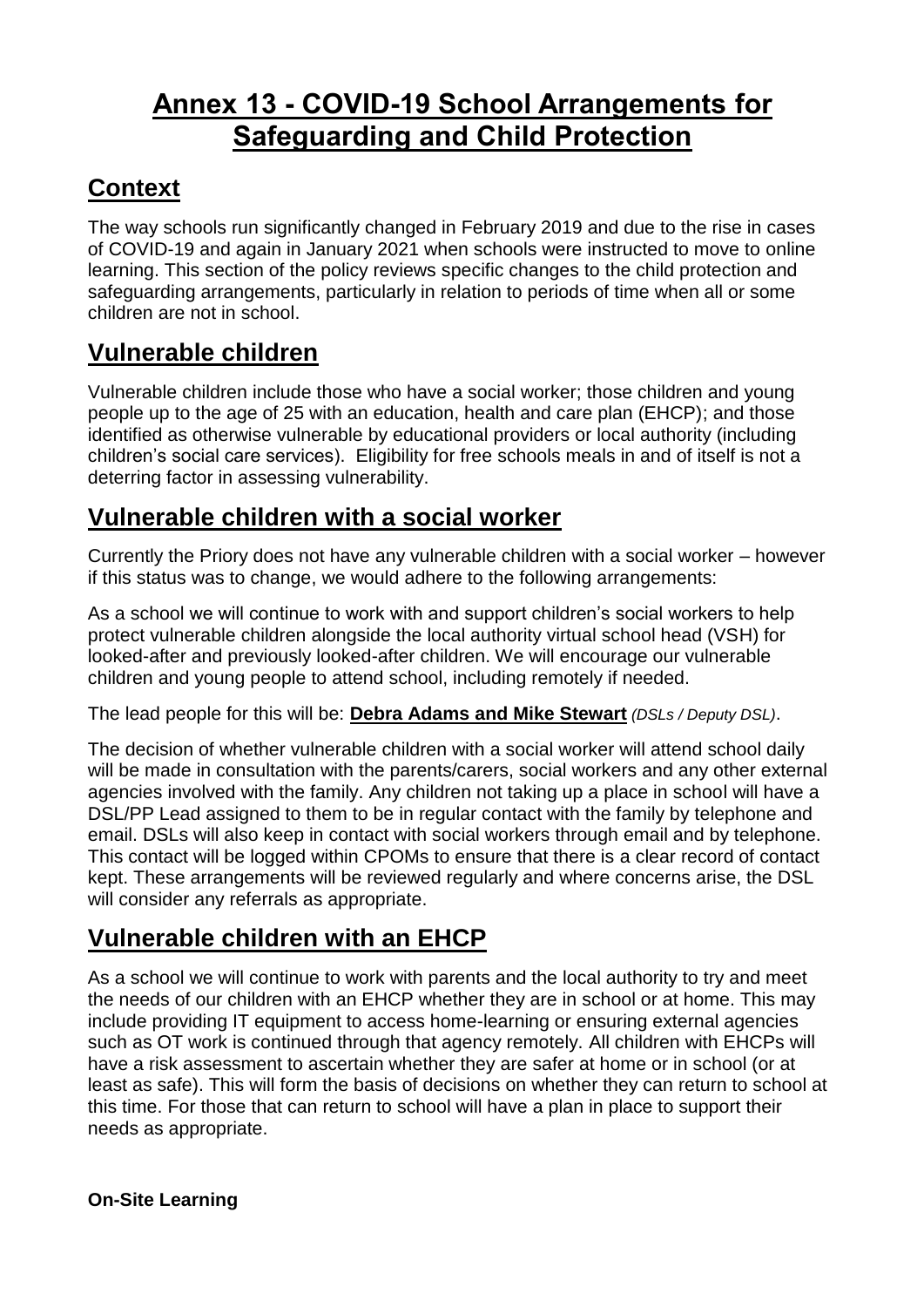Those children on-site will continue their learning within their Learning Hub groups – these will be planned via their class teachers, and taught via the Learning Support Assistants who usually lead the (non-lockdown) provision. EHCP targets will also be continued via small group or 1:1 support.

#### **Remote Learning**

Children and families will be supported by remote learning and regular contact with parents by telephone and email.

Live daily remote teaching will be established to support all of the children in the Learning Hub for the English and Maths provision (and any connected EHCP targets).

Additionally, personalised resources (including videos and tutorials) will be created and shared via the school's online platform.

The lead person to co-ordinate this will be: **Angela Selwood** *(SENCO).*

#### **Vulnerable children who we are aware of but do not have a social worker at this stage**

Senior leaders and DSLs may be aware of children who may require a place in school who are now formally identified as vulnerable under the new Government guidelines or are on the edge of receiving children's social care support. We will work with parents to ensure that these children are offered places as needed and be in regular contact with their parents.

This may include:

- o children and young people on the edge of receiving support from children's social care services or in the process of being referred to children's services
- o adopted children (PLAC) or children on a special guardianship order
- o those at risk of becoming NEET ('not in employment, education or training')
- o those living in temporary accommodation
- o those who are young carers
- o those who may have difficulty engaging with remote education at home (for example due to a lack of devices or quiet space to study)
- o care leavers
- o others at the provider and local authority's discretion including pupils and students who need to attend to receive support or manage risks to their mental health.

CPOMS will be updated with relevant information and any concerns and actions regarding these children.

The lead people for this information will be: **Mike Stewart and Debra Adams** *(Senior Leadership Team & DSLs).*

## **Critical Workers**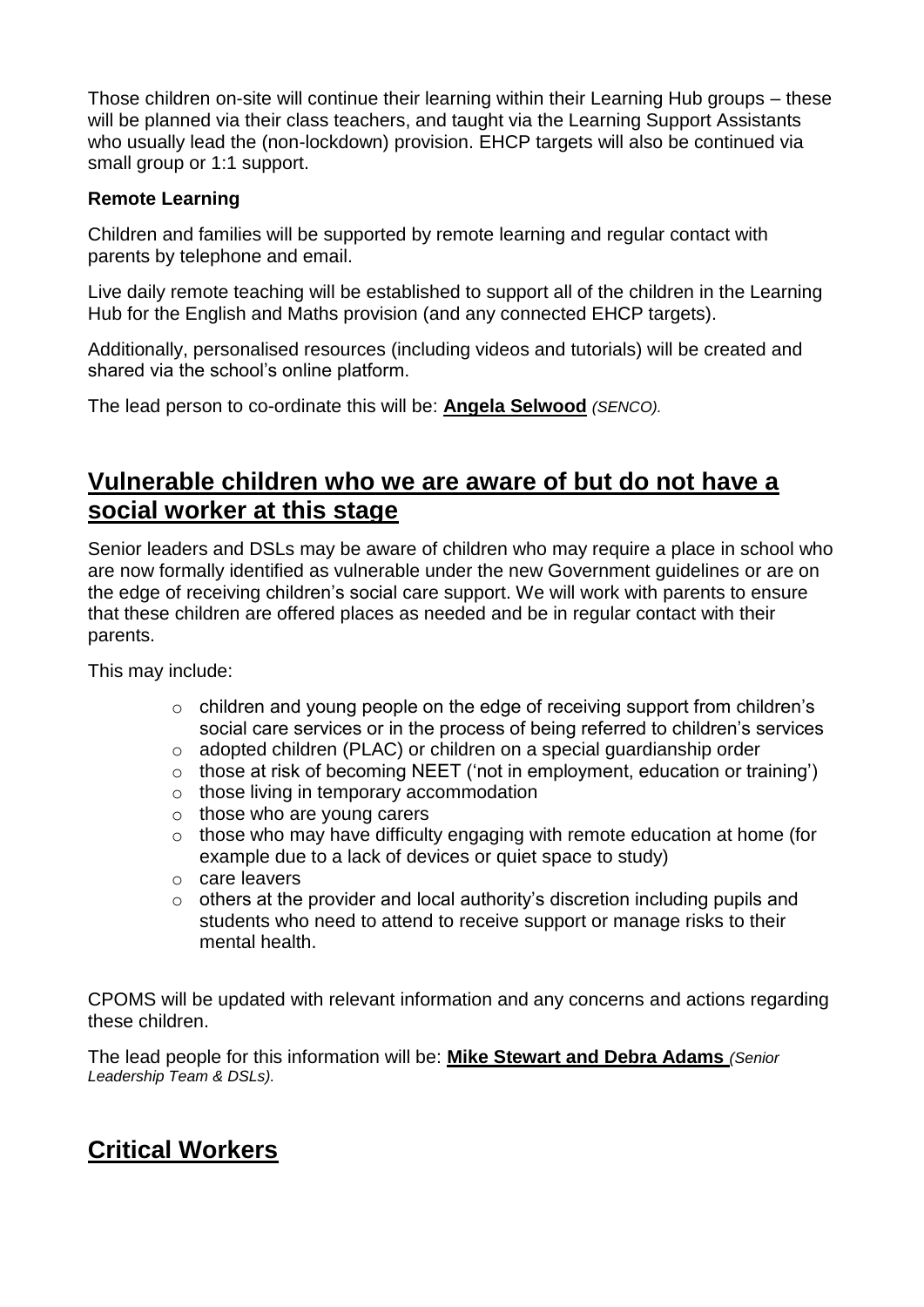Parents whose work is critical to the coronavirus (COVID-19) and EU transition response include those who work in health and social care and in other key sectors outlined in the following Government Guidance [https://www.gov.uk/government/publications/coronavirus](https://www.gov.uk/government/publications/coronavirus-covid-19-maintaining-educational-provision/guidance-for-schools-colleges-and-local-authorities-on-maintaining-educational-provision)[covid-19-maintaining-educational-provision/guidance-for-schools-colleges-and-local](https://www.gov.uk/government/publications/coronavirus-covid-19-maintaining-educational-provision/guidance-for-schools-colleges-and-local-authorities-on-maintaining-educational-provision)[authorities-on-maintaining-educational-provision](https://www.gov.uk/government/publications/coronavirus-covid-19-maintaining-educational-provision/guidance-for-schools-colleges-and-local-authorities-on-maintaining-educational-provision)

A place will be provided for all children whose parents are both Critical Workers.

Places will be provided where possible for children who has one parent as a Critical Worker – but places are dependent on the number of children in the social (Key Stage) bubble and the staffing provision the school is able to call on.

Where a place cannot be provided (due to the size of the bubble / limitations of staffing) discussions will be held with the parents to arrange a place on alternative days (where numbers may be less or staffing more available).

We will restrict our (Lockdown) bubbles to 18 pupils across the Key Stage – with a minimum of 2 staff per bubble.

All Critical Worker pupils will access the same materials and resources as those pupils at home carrying out remote learning.

The arrangement of Critical Workers will be lead by **Mike Stewart, Debra Adams and Amanda McCoy** *(Senior Leadership Team & DSLs, Office Manager).*

#### **Attendance Monitoring**

Attendance is monitored by the Office Manager. This includes children who are not expected in school due to the National Lockdown and those that are absent because of Covid-19 symptoms, or who are self-isolating because of household symptoms.

If children are not expected to be in school, they should be recorded as 'code X'. Shielding advice is currently in place, all children deemed clinically extremely vulnerable are advised not to attend school.

The senior staff in school and DSLs should be made aware if a child who is expected does not turn up and this should be followed up with parents/carers as soon as possible by email and telephone.

The lead people for this will be: **Mike Stewart, Debra Adams and Amanda McCoy** *(Senior Leadership Team & DSLs, Office Manager).*

A trained DSL (or deputy) will be available on site at all times.

Please note: DSLs can be contacted at any time if the need arises

#### **Reporting a Concern**

Staff are reminded of the need to report any concern immediately and without delay. The same procedures are in place as detailed in our Safeguarding Policy. All concerns must be reported on CPOMS preferably by 4pm on the day of the concern or reported directly to a DSL by 4pm. If the risk is immediate, then a telephone call or in person report must be made to a DSL immediately.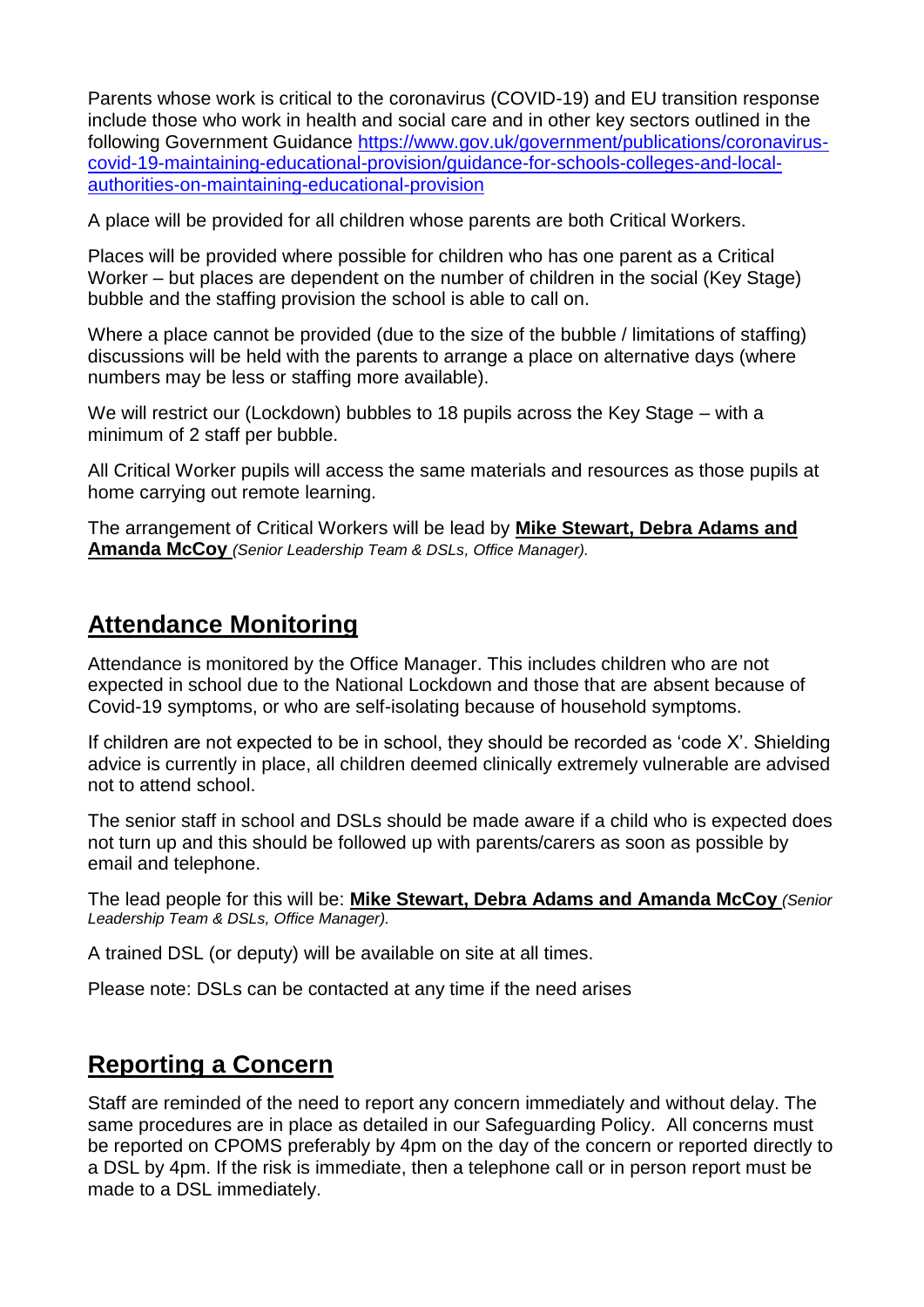This can be done through direct contact with a DSL (on-site in person or telephone for offsite staff members). CPOMs which will be monitored throughout the day by a DSL.

If a concern is raised out of hours the same procedure must be used but contact must be made with a DSL either by email or telephone as quickly as possible and the staff member must exhaust all contacts to make sure this is done.

**In an emergency** - If for any reason you are unable to contact any of the school's DSLs or Deputy DSLs and your concerns are based on a child being at risk of significant harm or imminent danger, then a call to the police on 999 must be made. All staff can also report and refer directly to Hampshire Children's Services using the *interagency referral forms* found at<https://www.hampshirescp.org.uk/report-a-concern/>

This link will also provide telephone contact details using the professional's telephone number for Child Protection concerns (01329 225379).

The lead person for this will be: **Debra Adams** *(DSL)*

## **Whistle-Blowing**

The same procedure should be followed as laid out in our Whistle-Blowing Policy

If staff are concerned about an adult working with children in school please contact **Mike Stewart**, Head Teacher in person or by telephone and follow-up with an email.

Concerns around the Head Teacher should be directed to the Chair of Governors, **Jon Pender.** 

## **Safeguarding Training and Induction**

All existing school staff have undertaken safeguarding training and read part 1 of Keeping Children Safe in Education (2020) as part of our ongoing safeguarding action plan. All staff will continue to be updated on any changes to safeguarding and child protection throughout any period of full or partial lockdown, so they know what to do if they have concerns.

The lead person for this will be: **Debra Adams** *( DSL)*

## **Safer Recruitment**

When recruiting new staff, we will continue to follow the relevant safer recruitment processes in place and maintain our single central record (SCR) to ensure it is kept up-todate. They will continue to be provided with a safeguarding induction.

In response to COVID-19, the Disclosure and Barring Service (DBS) has made changes to its guidance on standard and enhanced DBS ID checking to minimise the need for face-toface contact. We will follow this guidance when undertaking any new DBS checks.

Where new staff are recruited, or new volunteers join our school, they will continue to be provided with a safeguarding induction.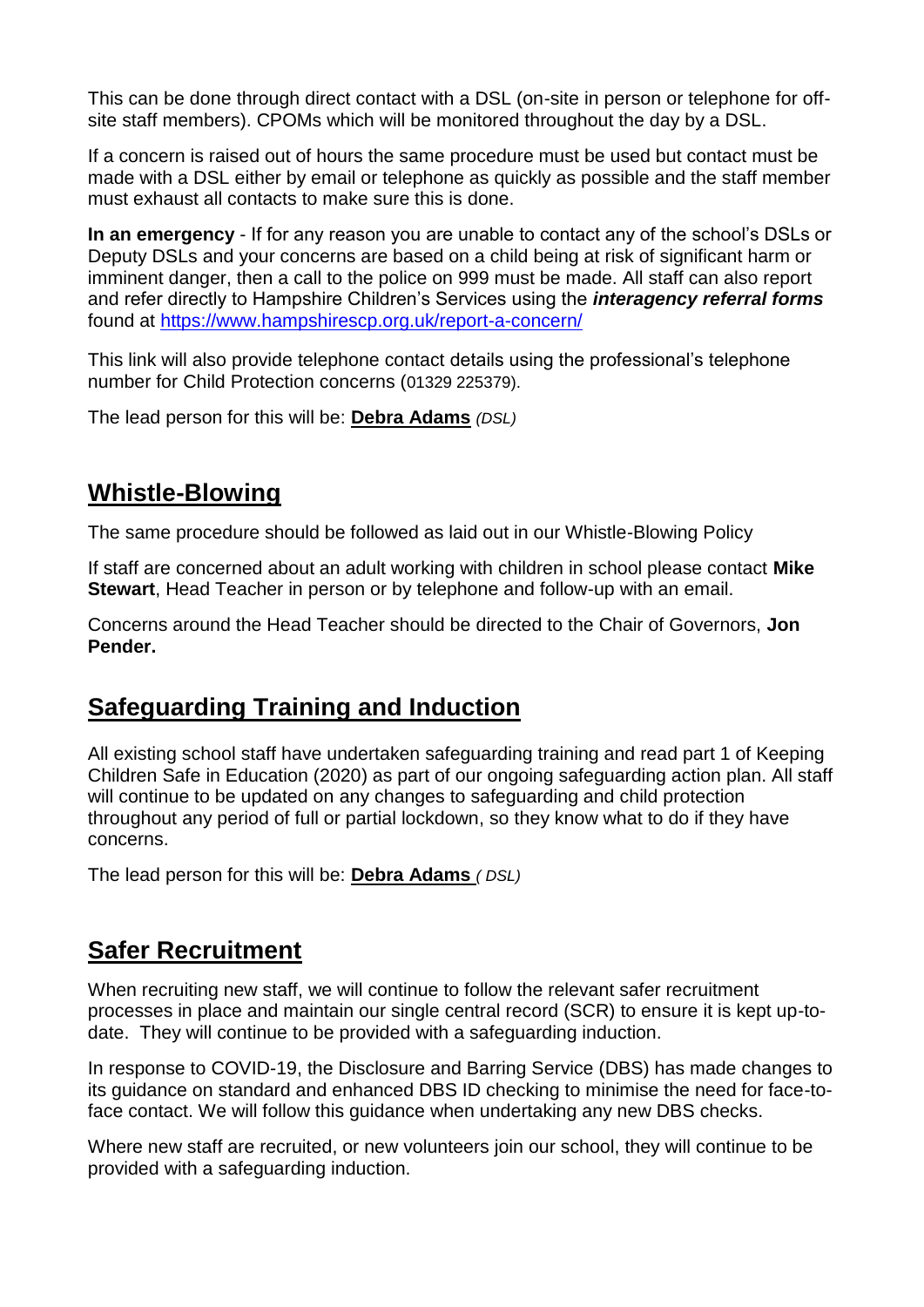In relation to recruiting any new teachers from overseas we need to be aware of the updates to KCSIE 2020.

#### **KSCIE January 2021 update**

An update has been made to Keeping Children Safe in Education (2020) to take account of changes to recruitment after the UK left the EU (see below).

This guidance replaces Keeping Children Safe in Education September 2020. Changes are strictly limited to those related to the UK leaving the EU on 31 December 2020.

European Economic Area (EEA) regulating authority teacher sanctions or restrictions 149. From 01 January 2021 the TRA Teacher Services system will no longer maintain a list of those teachers who have been sanctioned in EEA member states. Advice about how information about a teacher's past conduct may be obtained can be found at paragraph 172.

The latest version can be downloaded here: Keeping children safe in [education](https://assets.publishing.service.gov.uk/government/uploads/system/uploads/attachment_data/file/954314/Keeping_children_safe_in_education_2020_-_Update_-_January_2021.pdf) (2020) Update – [January](https://assets.publishing.service.gov.uk/government/uploads/system/uploads/attachment_data/file/954314/Keeping_children_safe_in_education_2020_-_Update_-_January_2021.pdf) 2021 (Post EU Exit)

The lead person for this will be: **Debra Adams** *(DSL)*

#### **Designated Safeguarding Lead Training**

All DSLs refreshed their training in December 2020.

#### **Online safety in school**

We will continue to provide a safe environment, including online. This includes the use of an online filtering system. Because of the use of Google, SeeSaw, Zoom and other websites, teachers will continue to raise the profile of children using the internet safely – both with children and also with parents/carers.

Where children are using computers in school, appropriate supervision will be in place.

The lead people for this will be: **Mike Stewart (**Headteacher)

#### **Children and online safety away from school**

It is important that all staff who interact with children, including online, continue to look out for signs a child may be at risk. Any such concerns should be dealt with as per the Child Protection Policy and where appropriate referrals should still be made to children's social care and as required, the police.

We will ensure any use of online learning tools and systems is in line with privacy and data protection/GDPR requirements. We will use Zoom for all of our live communication and SeeSaw as our platform for uploading work and providing written feedback.

We will continue to remind parents/carers of the need to monitor their child while online and remind children to get permission to use the internet. We will also ensure online learning tools are appropriate to the age of children and their needs before recommending or providing these to be used at home.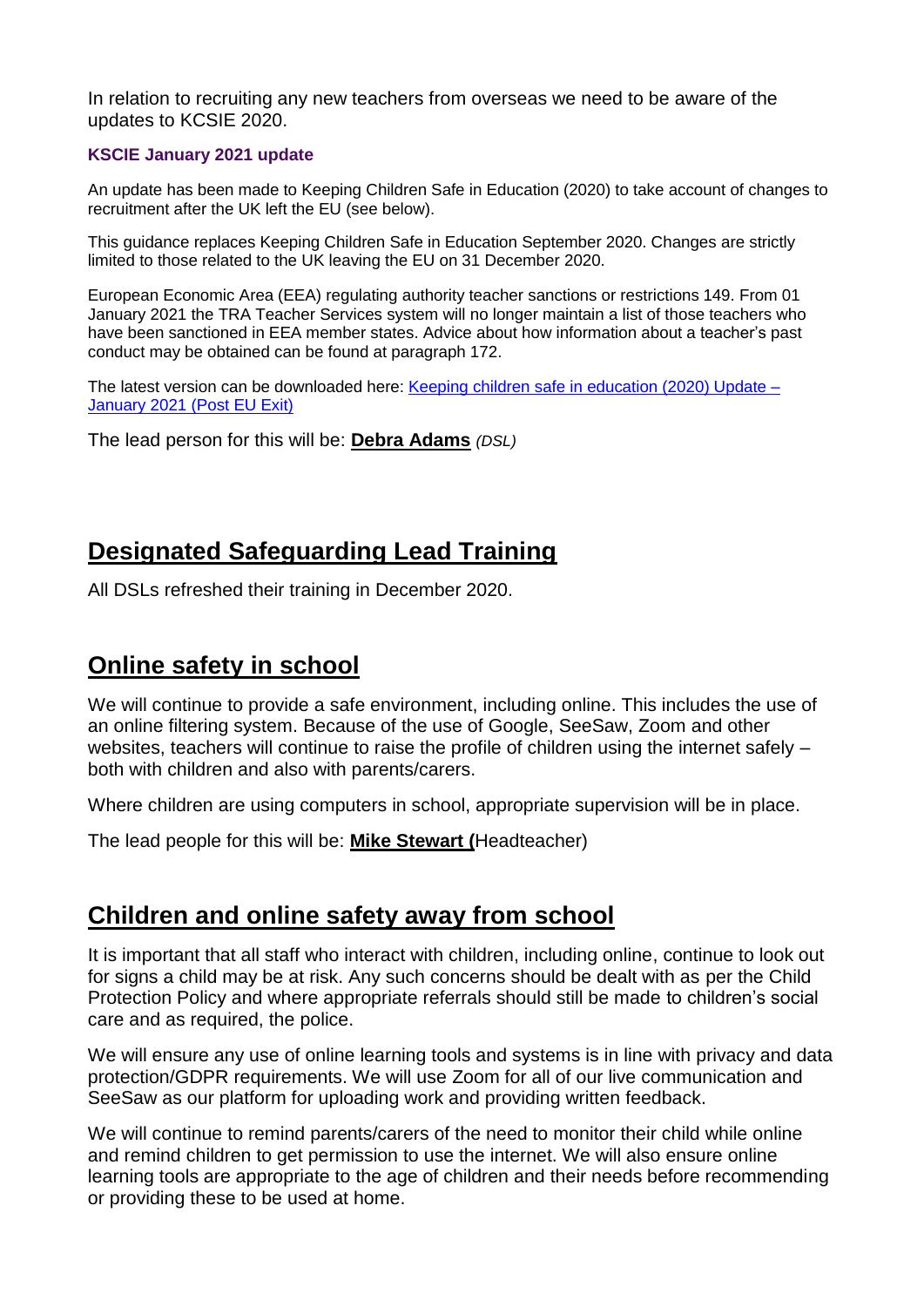## **Remote Learning – Recorded and Live Lessons/Sessions**

Please read this in conjunction with the Remote Learning Policy. Below are the key points within that policy that relate to the safeguarding of children, staff and parents/carers.

It is important that the ethos, code of conduct and our relationship and behaviour policies are adhered to even when children are working from home online with teachers and LSAs.

- **Staff and children are to wear suitable clothing, as should anyone else in the household.**
- Computers/devices should be used in appropriate 'daytime' areas for example, not in a bedroom.
- Live lessons/sessions will be recorded. This will be so they can be reviewed if any issues arise and also to support children who were not able to make the live lesson/session. Recordings that are to be used for children who missed the live lessons/sessions will only be available on the Google Classroom platform for one week.
- Language must be professional and appropriate, including any family members in the background

The lead people for this will be: **Mike Stewart and Debra Adams**

## **Safeguarding children in school**

We are committed to safeguarding all children and regularly produce and train staff through a Safeguarding Updates. Teachers and LSAs will continue to use CPOMs and direct forms of communication to raise concerns for any child in school and speak to a DSL as soon as possible if they are concerned about any child.

The Head Teacher will ensure that appropriate staff are on site and staff to pupil ratio numbers are appropriate, to maximise safety.

The school has a robust risk assessment in place and continues to follow the Government Guidance on our system of controls such as handwashing, social distancing, masks to limit the risk of spread of COVID19.

Our normal safeguarding procedures will be place to support and if needed, report these concerns to Children Services.

The lead people for this will be: **Mike Stewart and Debra Adams**

## **Safeguarding children not in school**

We are committed to ensuring the safety and wellbeing of all our children and their families.

Children and families who may require more regular contact with school will be identified by senior leaders, DSLs and their class teachers. These children will have a clear communication plan in place which will include: regular telephone and/or email contact from a named member of staff to the family if appropriate. Details of these contacts recorded on CPOMS if appropriate.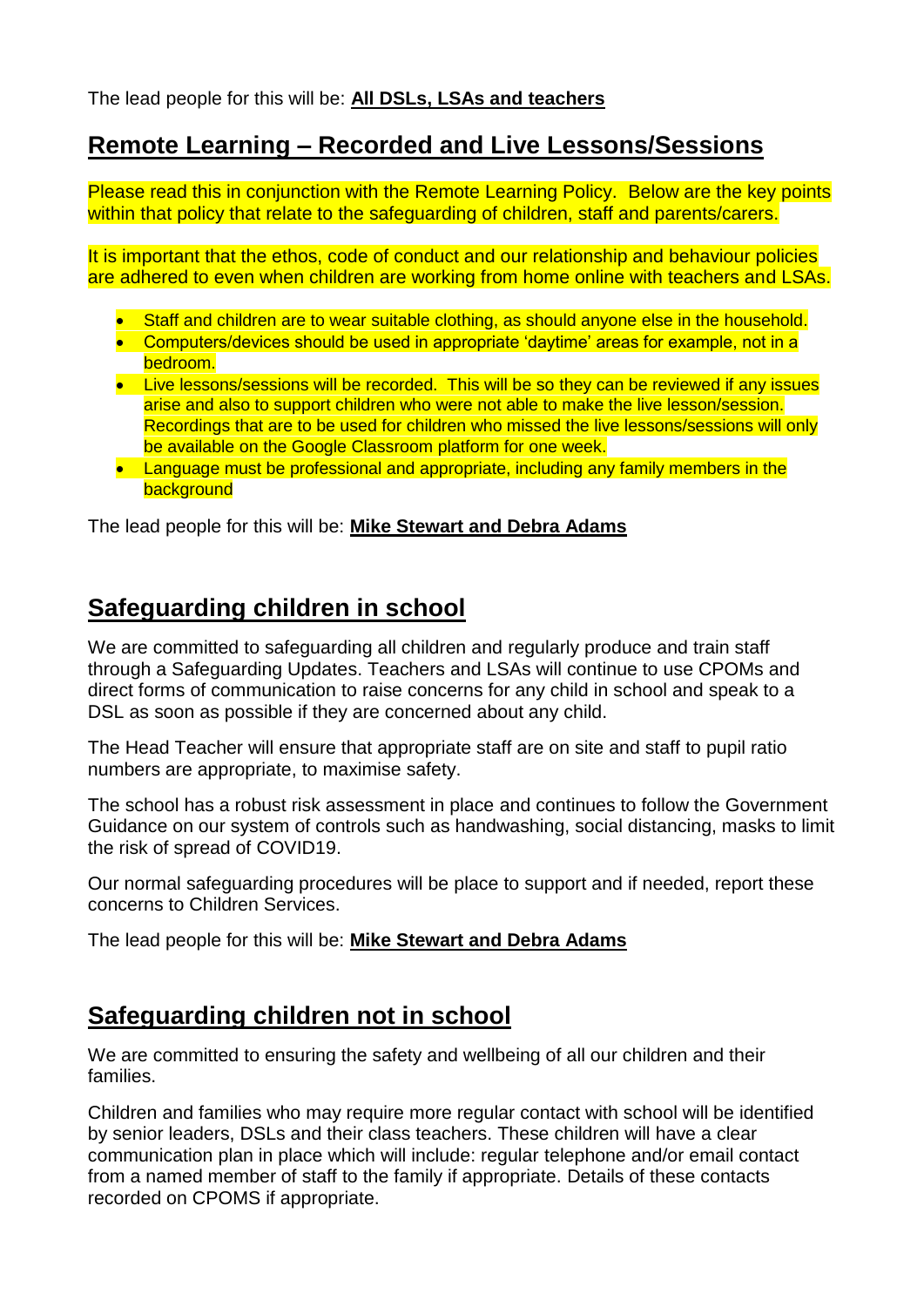If there are further concerns for a child's welfare or needs of the family, contact may include remote contact via Zoom or (where required) doorstop visits.

Where adults who do not use CPOMs have concerns, but are at home, they must make contact with a DSL via telephone first, and email second. A concern must never be left without being actioned.

The lead people for this will be: **Mike Stewart and Debra Adams**

#### **Home Visits**

Home visits may be required where no contact can be made for a particular child or where we have deep concerns for their welfare. The necessity of these visits should be established by the DSLs through the monitoring of vulnerable children calls, CPOMS, Remote Learning engagement and emails.

When visiting the DSL will carry a template letter of authorisations to valid essential travel in case they are stopped by the police. Visits should be dynamically risk assessed to ensure the safety of the staff member making the visit.

The lead people for this will be: **Mike Stewart and Debra Adams**

#### **Peer on Peer Abuse**

We recognise that during the closure a revised process may be required for managing any report of such abuse and supporting victims**.** 

Where a school receives a report of peer on peer abuse, they will follow the principles as set out in part 5 of KCSIE and of those outlined within of the Child Protection Policy.

The school will listen and work with the young person, parents/carers and any multiagency partner required to ensure the safety and security of that young person.

Concerns and actions must be recorded on CPOMS and appropriate referrals made.

The lead people for this will be: **Mike Stewart and Debra Adams**

## **Additional Information**

Teachers continue to be able to contact any child or family in their class.

Any emails sent by staff will be via the school Office so they can be monitored by the Office Manager. Contact can also be made through arranged Zoom class by all members of a year group team. Any concerns must be reported to a DSL so referrals can be considered.

Individual video conferencing with a single child will be avoided where possible. Where a single child is present via a live link – staff will ensure a parent is present, or arrange for a second member of staff to be present. No recording will be taken of the meeting. Where a